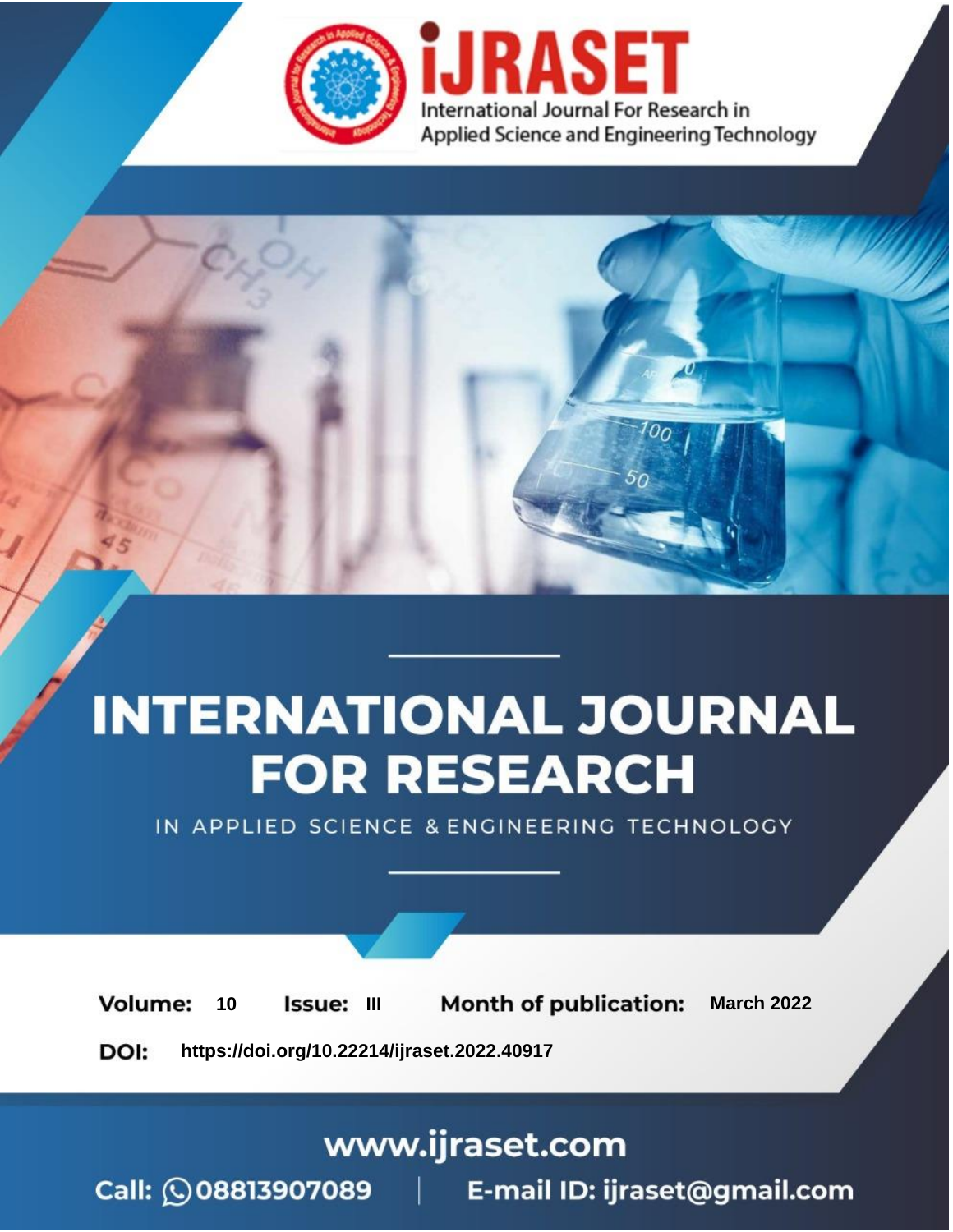

## **CyberX: Own Server Based Windows OS and Penetration Testing**

Dr. Mrs. Anuradha Kondelwar<sup>1</sup>, Nikhil Hingawe<sup>2</sup>, Ankit Bachar<sup>3</sup>, Greenkumar Bisen<sup>4</sup>, Karan Bhosale<sup>5</sup>, Gajendra Tandekar<sup>6</sup>

*<sup>1</sup> Assistant Professor, 2, 3, 4, 5, <sup>6</sup>Ug Students, Department of Computer Technology, Priyadarshini College of Engineering Nagpur, Maharashtra, India*

*Abstract: Computer systems have faced the difficulty of protecting the data with which they work since the beginning, and as technology has advanced, computational security measures have become increasingly complex to counter potential threats. We're currently engaged in a war game with the traditional attackers and defenders. The attackers desire complete control of the systems. Defenders, on the other hand, virtualized systems to ensure the resources' safety in the event of an assault. Attackers have also developed increasingly complex strategies to circumvent such safeguards, necessitating the need to predict such events, which can be accomplished through the use of preventative measures. Simulating Penetration Testing is one way to accomplish this (PT). PT is a computer system attack that employs a series of specialized tools to search for security flaws. These tools may finally get access to the computer's features and data, allowing the finding of evidence of vulnerability. Cyber-attacks are more likely in virtual environments. The purpose of this paper is to present a framework for performing penetration testing in virtual environments.*

*Keywords: Security, Penetration Testing (PT), Vulnerability, Virtual Environments, Cyber-attack.*

## **I. INTRODUCTION**

Virtualization or emulation of a computer system is called as virtual machine (VM). Virtual machines are computer architectures that give similar functionality as given by physical computer. Specialized hardware, software, or a combination of both hardware and software are used in for their implementations. The mix of hardware, software, and networking is required in the building of a virtual machine since hardware, software, and the network must all work together at the same time in order for the machine's output or result to be correct. We created our own virtual penetration testing lab at home because many of the pupils desire to study ethical hacking. Creating a pentesting lab is essential for learning various testing techniques and staying out of legal issues, as hacking is illegal.It's crime to break into anyone's computers and networks when you don't have permission, so establishing your own lab that is similar to someone else's environment is a must for learning different testing tools and hacks while staying out of legal trouble.[2]While performing security testing on a system, there is a risk of severe damage that could result in the permanent deletion of the data on the targeted device or the destruction of the target computer or network; however, in our own pentesting lab, we will have complete control over the environment for testing and can also configure the target to the exact specifications needed for the test.[1]

Basically, in this project, we will build our own server using Oracle Virtual Box, and we will design our own website using html, CSS, and javascript, with all of the data being stored on our server machine. We'll do some penetration testing with a variety of tools and methodologies.

Sophistication of cyber-attacks has accompanied the rapid technological evolution. Many cyber-attacks can be avoided, and for that it is necessary to use appropriate security strategies. Therefore we can perform penetration testing as it is a preventive method which will be best defense. Penetration Testing allows testing computer security, to assess the level of security of the technological infrastructure and make the necessary corrections.[8]

For several years, it has been found that with this type of testing, it's possible to discover security weaknesses that compromise critical assets of organizations.

The depth of penetration study can be applied even in equipment for personal use, and will depend on the required needs in respect of security controls to prevent unauthorized access. To face the scaling of applications and services required, organizations have focused on virtualization to optimize computing resources, and according to safeguarding the security, it is necessary to investigate penetration testing targeted for virtual environments, and this concern seeks to fulfill this research.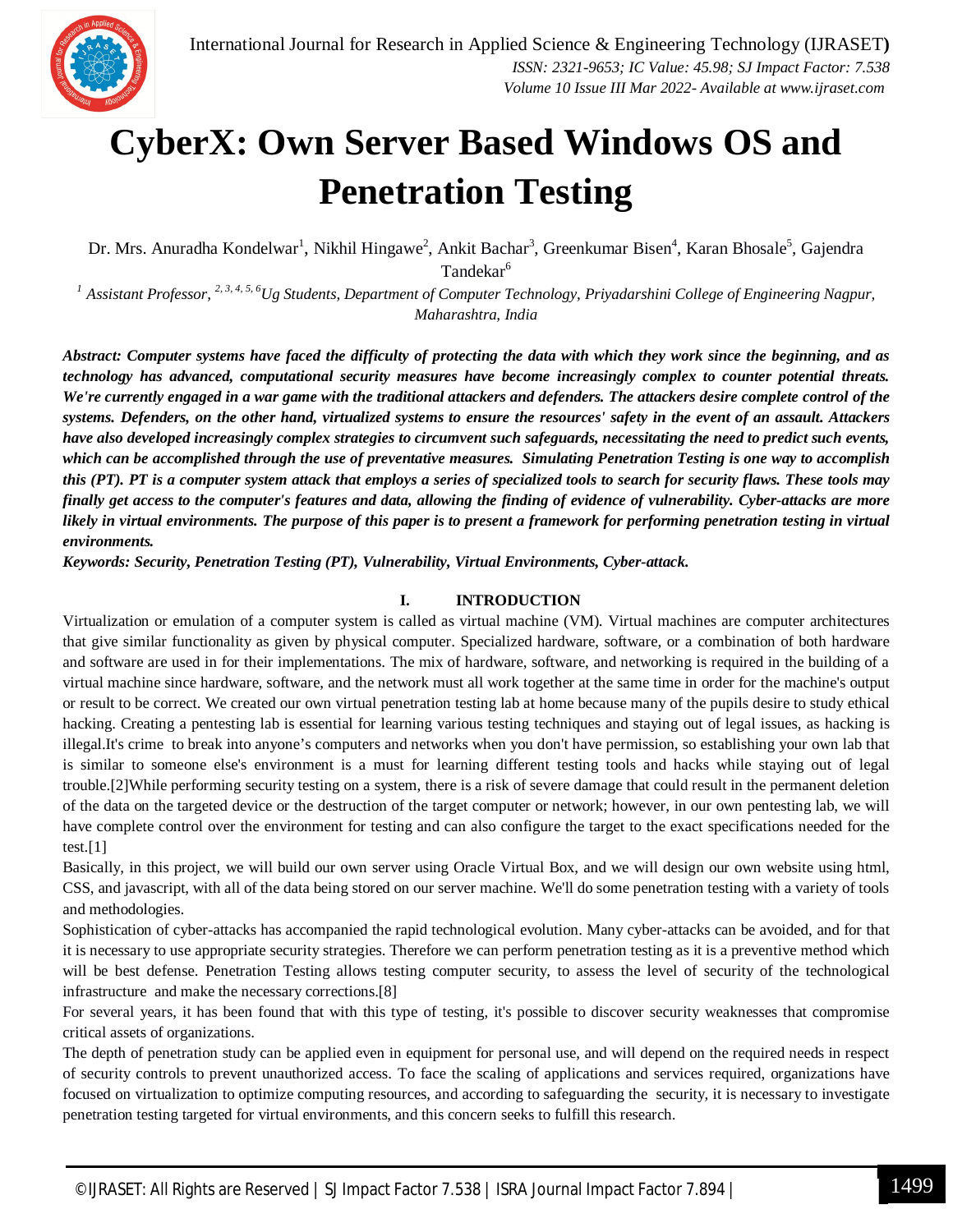

International Journal for Research in Applied Science & Engineering Technology (IJRASET**)**  *ISSN: 2321-9653; IC Value: 45.98; SJ Impact Factor: 7.538 Volume 10 Issue III Mar 2022- Available at www.ijraset.com*

In this paper, we assume the perspective of the defender, who is trying to defend the virtual environment from the attackers wishing to execute malicious code.[3] In the 2nd section a global exposure of virtual environments. The 3th section describes the penetration testing and their use. Finally, in the 4th section we propose a framework for penetration testing in virtual environments, which we hope will be an aid to help the defenders protect virtual systems from the attacks to which they are exposed. In the last section, the final considerations are presented.[11][8]

## **II. METHODOLOGY**

As we know virtual machines are computer architectures that give the similar functionality as given by physical computer. Various types of hardware, software, or a combination of both hardware and software are used in for it's implementations. So firstly we have installed Virtualbox and then Windows, Sql server, Apache Server, Wordpress, SSH inside it.[8]

*A. Development of the Machine*



Figure 1: Design Flowchart.

- *1) Virtualbox:* It is an open source software , which has cross-platform, virtualization software access enabling developers to deliver output faster by running multiple OS on a single device. The aim of our project is to create a web application based virtual machine which is penetrable and vulnerable to achieve this aim we need a virtualized environment where we can install Os and create a virtual machine for this purpose we are using virtualbox software developed by Oracle corporation.[4][10] The first step in our project is installation of virtualbox as we need to install Os and various types of softwares which will make our machine penetrable and vulnerable.
- *2) Windows:* The next step of our project is installation of windows. We have used Windows7 version for our project. After installing the Windows7 successfully in the virtualbox , we will assign all the required network and hardware configuration in the virtualbox .
- *3) MySQL Server:* The next step of our project is installation of MySQL Server. We are using MySQL server for creating database with the proper details and the configuration to create a WordPress server locally in our machine.
- *4) Apache Server:* The next step of our project is installation of Apache HTTP Server. It is an open-source cross-platform web server software. The web application or the website which we have created will be hosted and installed on this server with all the required directories and repositories.
- *5) Wordpress:* The next step of our project is installation of WordPress .It is a free and open-source content management system written in PHP and paired with a MySQL or MariaDB database. Features include a plugin architecture and a template system, referred to within WordPress as Themes .
- *6) SSH Port 22:* The Secure Shell Protocol is a cryptographic network protocol for operating network services securely over an unsecured network. Its most notable applications are remote login and command-line execution. SSH applications are based on a client–server architecture, connecting an SSH client instance with an SSH server. All the above following steps are related to the installation and creation of the virtual machine with desired configuration and settings. This was initial stage of our project in which we have successfully executed all the steps and developed virtual machine with all the required bugs and exploits. Next Stage or the final stage of our project will deal with the penetration testing with various types of tools in Os(kali linux)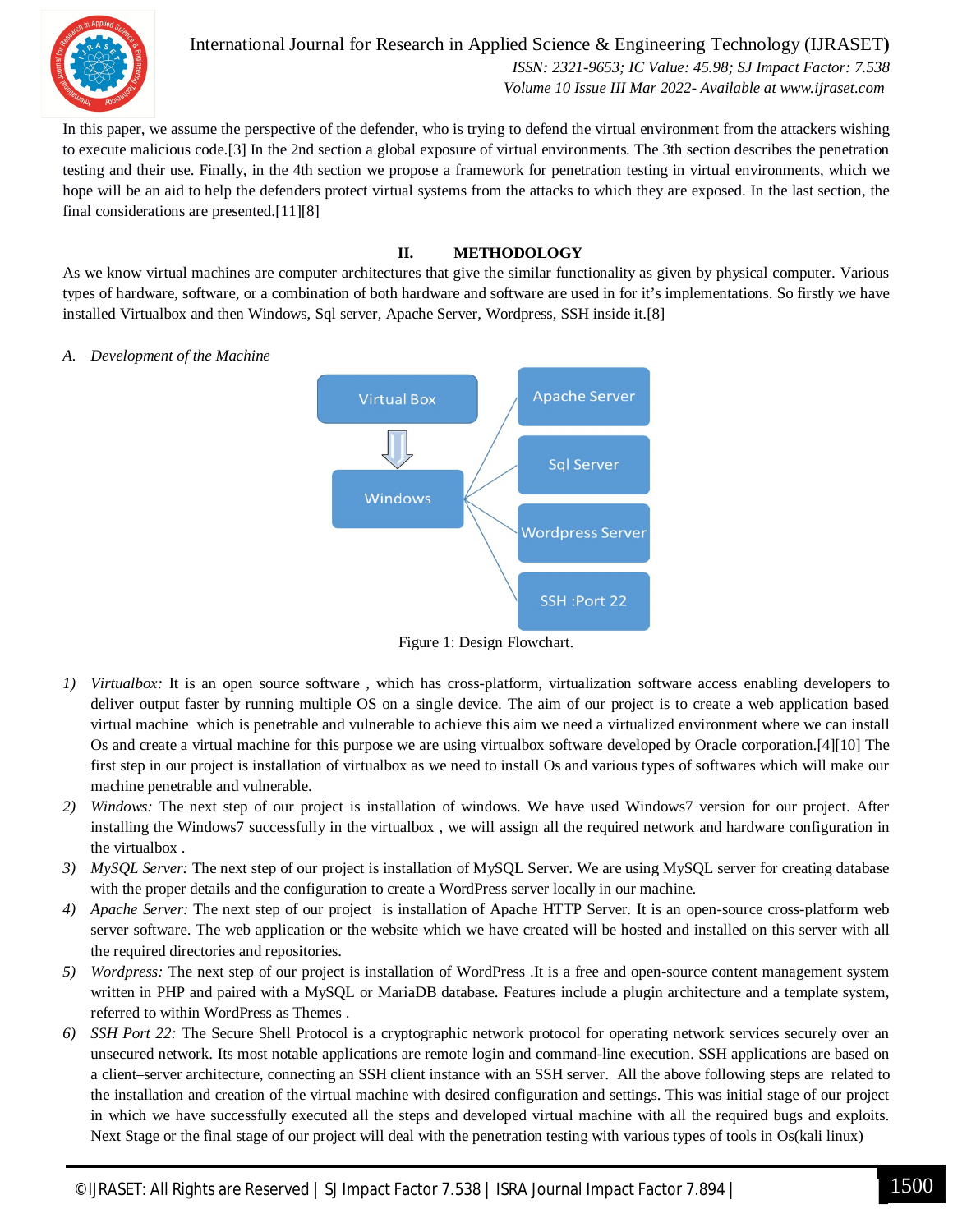

## International Journal for Research in Applied Science & Engineering Technology (IJRASET**)**

 *ISSN: 2321-9653; IC Value: 45.98; SJ Impact Factor: 7.538*

 *Volume 10 Issue III Mar 2022- Available at www.ijraset.com*

*B. Penetration Testing*



Figure 2: Pentesting

Penetration testing is the process of gaining access by finding a loophole in the system in order to gain and stealing the credential of the users.

Penetration is done in the manner mentioned in the above figure which is as follows

Penetration is done in two stages:

- *1) Initial Stage:* In the initial stage we will perform basic enumeration on the web application in which we will find out the loopholes available on the web application. After finding all the loopholes and exploits we will exploit or attack the target machine and try to gain user access or user shell of the operating system. [6][9][1]
- *2) Final Stage:* After gaining the user access we further have to gain the administrator rights access of the target machine in order to achieve that we need to perform privilege escalation. After performing privilege escalation if we get the administrator access or the root access to the target machine we can say that we have successfully gain the access into the machine.[1]



**III. MODELING AND ANALYSIS**

Figure 3: Model Flowchart.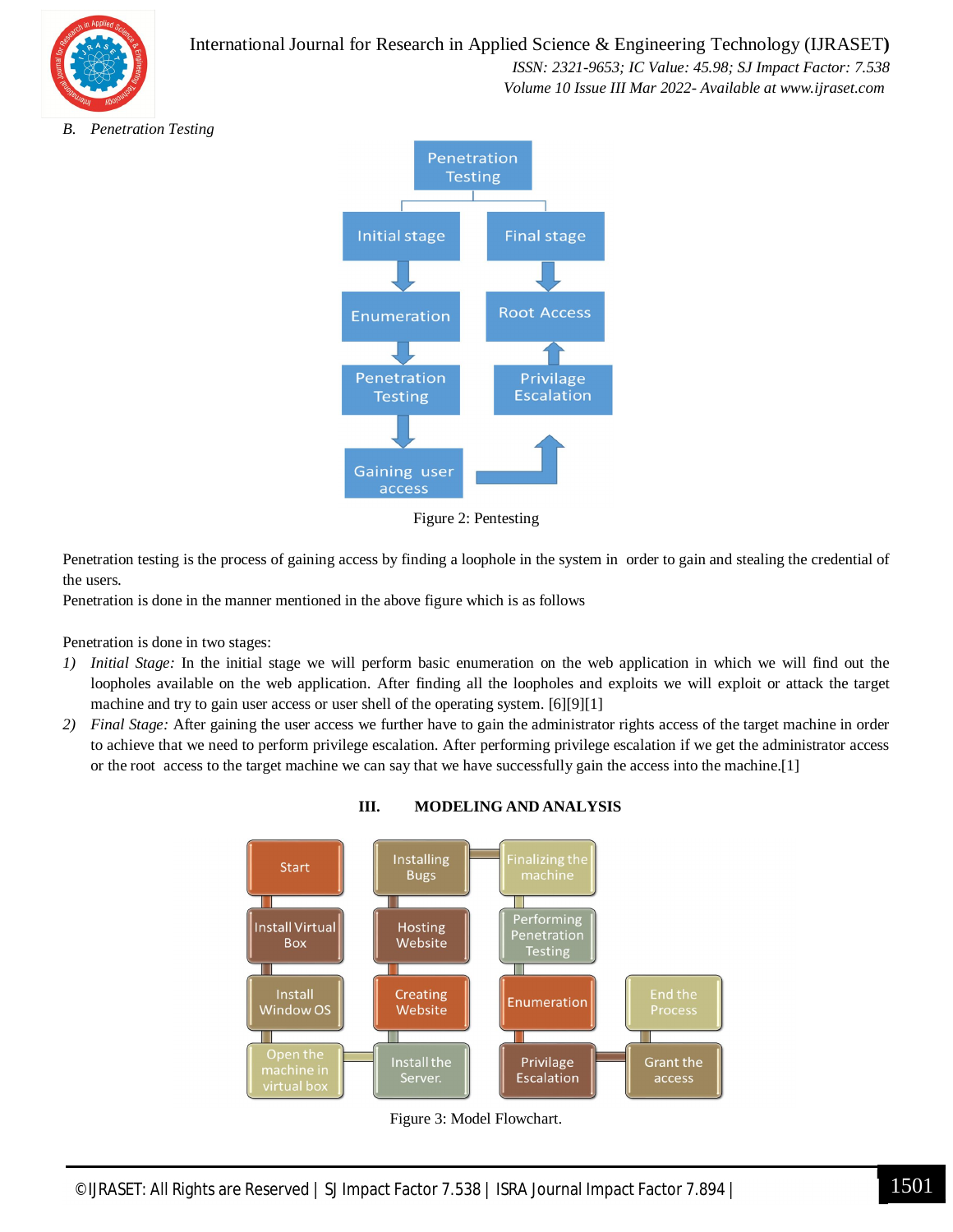

International Journal for Research in Applied Science & Engineering Technology (IJRASET**)**

 *ISSN: 2321-9653; IC Value: 45.98; SJ Impact Factor: 7.538 Volume 10 Issue III Mar 2022- Available at www.ijraset.com*

Above Flow Diagram shows the designing of the machine and the various steps involved in the project.We have used virtual box. Oracle VM VirtualBox enables you to run more than one OS at a time. This way, you can run software written for one OS on another, such as Windows software on Linux or a Mac, without having to reboot to use it.

Then, we installed Microsoft Windows Os, commonly referred to as Windows, is a group of several proprietary graphical operating system families, all of which are developed and marketed by Microsoft.

Installed Server on the virtual machine ,then created an index page hosting on Server ,Installed Bugs in the server and thus finalised the machine.[1]

### **IV. RESULT**

We have successfully created our own virtual vulnerable machine by installing the apache server in it and hosting it with the live webpage, setting up the bugs and making an environment which is liable for pentesting.[3][11]

After the machine was ready, we successfully tested it with the various types of tools and successfully rooted and gained all the access of the machine. We obtained both the flags hidden inside the servers of the machine. It means that our machine is successfully working.

### **V. CONCLUSIONS**

Thus we conclude that our project is done successfully. we have design ,implemented, tested the machine. We have seen how the bug can lead to hacking of our website. Avoiding this mistakes can help us to keep our system safe. Virtualization with regard to security, if well implemented, deployed, monitored, and managed can offer security advantages, but a failure in any one of these can lead to disastrous results. Penetration Test is a vital service that levers on an established methodology, that uses a variety tools to systematically identify system vulnerabilities and weaknesses, analyzing breaches and mapping solutions, allowing mitigate attack vectors in a more effective way. The value of penetration testing depends from the use of the latest threat information and contextualization of these with the business. Penetration testing is particularly valuable for the maintenance of security of the virtual environments. There are several security considerations to keep in mind in virtual environments, ranging from the hypervisor configuration, to the security measures and network storage, without neglecting the virtual machines. The naturally mobile nature of the virtualized environment requires security to travel with the virtual machine. Encryption and access control are of the greatest importance to protecting the VM and its data inside the datacenter. To expedite this situation at preventive level, and consequently at the security level, in the very near future PT should be made available as a service. In this context, all actors of virtualization can profit from PTaaS, from the cloud provider to the system owner, also including the ethical hacker, promoting the global security of virtualized environments.

#### **REFERENCES**

- [1] Penetration Testing on Virtual Environments, guarda2016.
- [2] Furfaro, A., Piccolo, A., and Saccà, D. SmallWorld: A Test and Training System for the Cyber-Security. European Scientific Journal, ESJ, 12(10) (2016), 130- 145.
- [3] Mihai, I. C. Penetration Tests on Virtual Environment. Int'l J. Info. Sec. & Cybercrime, 1(37) (2012).
- [4] J. MICHAEL BUTLER;ROB VANDENBRINK. IT Audit for the Virtual Environment. SNAS, 2009.
- [5] Morariu, O., Borangiu, T., and Raileanu, S. vMES: virtualization aware manufacturing execution system. Computers in Industry, 67 (2015), 27-37.
- [6] Shkurkin, D., Novikov, V., Kobersy, I., Kobersy, I., and Borisova, A. Investigation of the scope of intellectual services in the aspect of virtualization and information economy of modern Russia. Mediterranean Journal of Social Sciences, 6(5 S3) (2015), 21-29.
- [7] Ying-chun, Z. H. A. O. Application of Desktop Virtualization in the Library [J]. Information Science 2, 016 (2012).
- [8] Hale, K. S. and Stanney, K. M. Handbook of virtual environments: Design, implementation, and applications. CRC Press, 2014.
- [9] Halfond, W. G., Choudhary, S. R., and Orso, A. Penetration testing with improved input vector identification. In In 2009 International Conference on Software Testing Verification and Validation ( 2009), IEEE, 346-355.
- [10] Krutz, R. L. and Vines, R. D. The CISSP and CAP Prep guide. Wiley, 2007.[11] [ACM Press the 4th International Conference Kuala Lumpur, Malaysia (2016.12.28-2016.12.31)
- [11] [ACM Press the 4th International Conference Kuala Lumpur, Malaysia (2016.12.28-2016.12.31)] Proceedings of the 4th International Conference on Information and Network Security - ICINS '16 - Penetration Testing on Virtual Environments